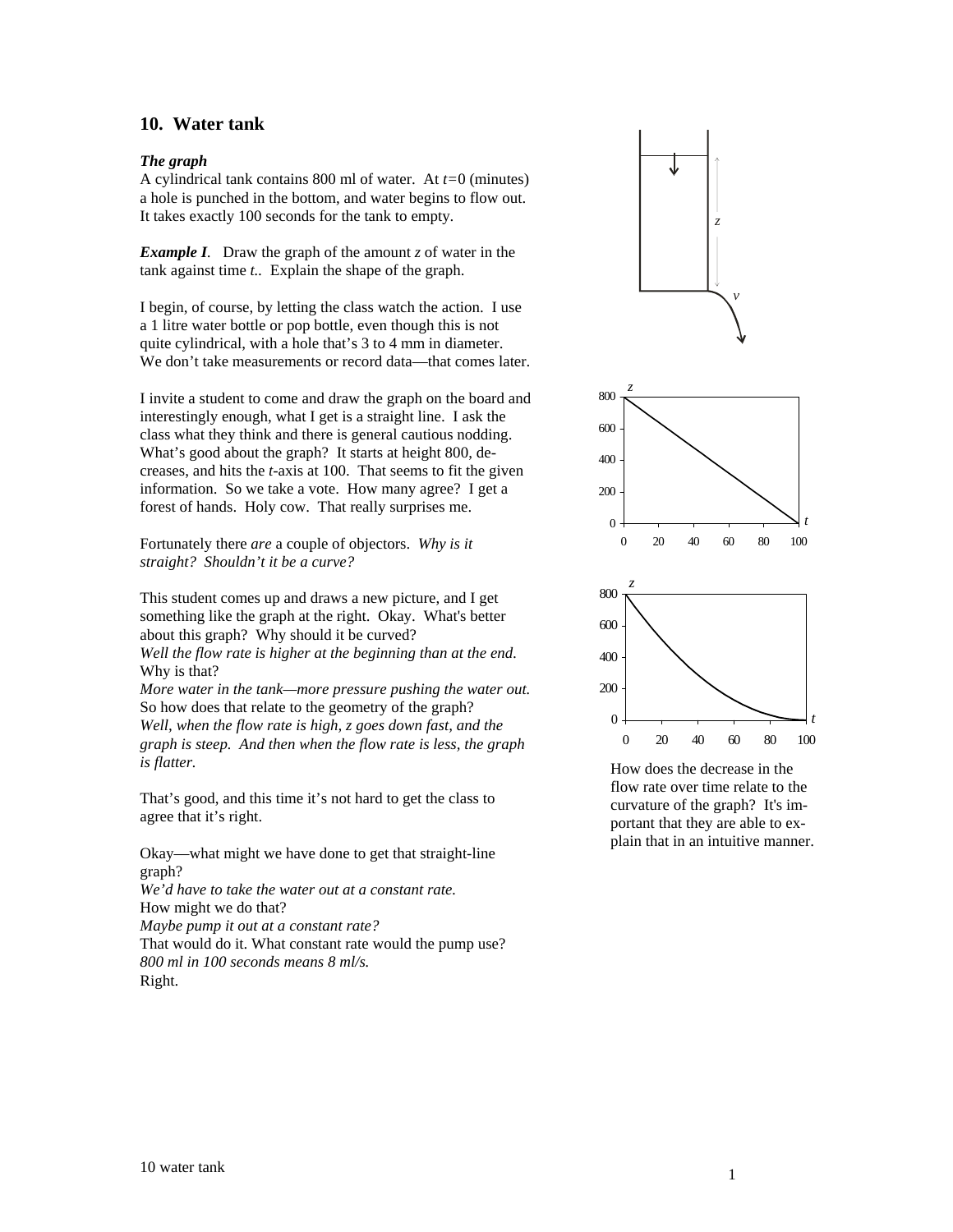#### *The formula.*

*Example 2.* Finding an equation for the graph.

I ask the class if they can produce an equation for a graph with the right shape, and of course they give me a parabola. This turns out to be correct on theoretical grounds.

Given that it's a parabola, I challenge them to find its equation. They should use the given data––that the tank starts with 800 ml of water and that it takes 100 seconds to empty.

Well the equation of a parabola is a polynomial of degree 2, and many of them start with the algebraic form:

$$
z(t) = at^2 + bt + c
$$

leaving them three parameters, *a*, *b* and *c* to evaluate. And they can't quite do that because they've only two conditions to work with, that  $z(0)=800$  and  $z(100)=0$ . So they're stuck..

I suggest that they draw the whole parabola (of which only the left half belongs to the water tank problem), and then see what they can say about the equation. When they do that, they realize that the vertex of the parabola must be at  $t=100$ .

Why is that? *Because the flow rate out of the tank determines the slope of the graph and as the tank becomes empty, the flow rate must fall to zero, and therefore the slope at the end point must be zero*.

Okay. How do we use that algebraically? Well, when we know the vertex of a parabola, there's another algebraic form that's better to use––the completed square form––because the coordinates of the vertex both appear among the three parameters:

In this case the vertex of the parabola is at (100,0) and hence the equation has the form:

$$
z = a(t-100)^2.
$$

To find *a* plug in the initial condition *t=*0, *z=*800:

$$
800 = a(0-100)^2 = 100^2 a
$$

and this solves to give  $a = 800/100^2 = 0.08$ . Thus the equation of the parabola is

$$
z=0.08(t-100)^2.
$$

Theoretical considerations of how the pressure pushes the water out of the hole lead in fact to the equation of a parabola. A simpleminded argument for this is not so easy to find, but I give some heuristic considerations at the end. It's neat that a potentially complex phenomenon like this leads to a simple equation. In fact the physical world is full of similar surprising stories.



# **The completed square form**

 $y = a(x-c)^2 + b$ 

If you are working with a parabola, this is actually a wonderful algebraic form to be given. The parameters *a*, *b* and *c* all describe features of the graph which are geometrically and physically significant. "*c*" and "*b*" give you the location of the vertex (*x=c* and  $y=b$ , and "*a*" tells you how fast the parabola "goes up."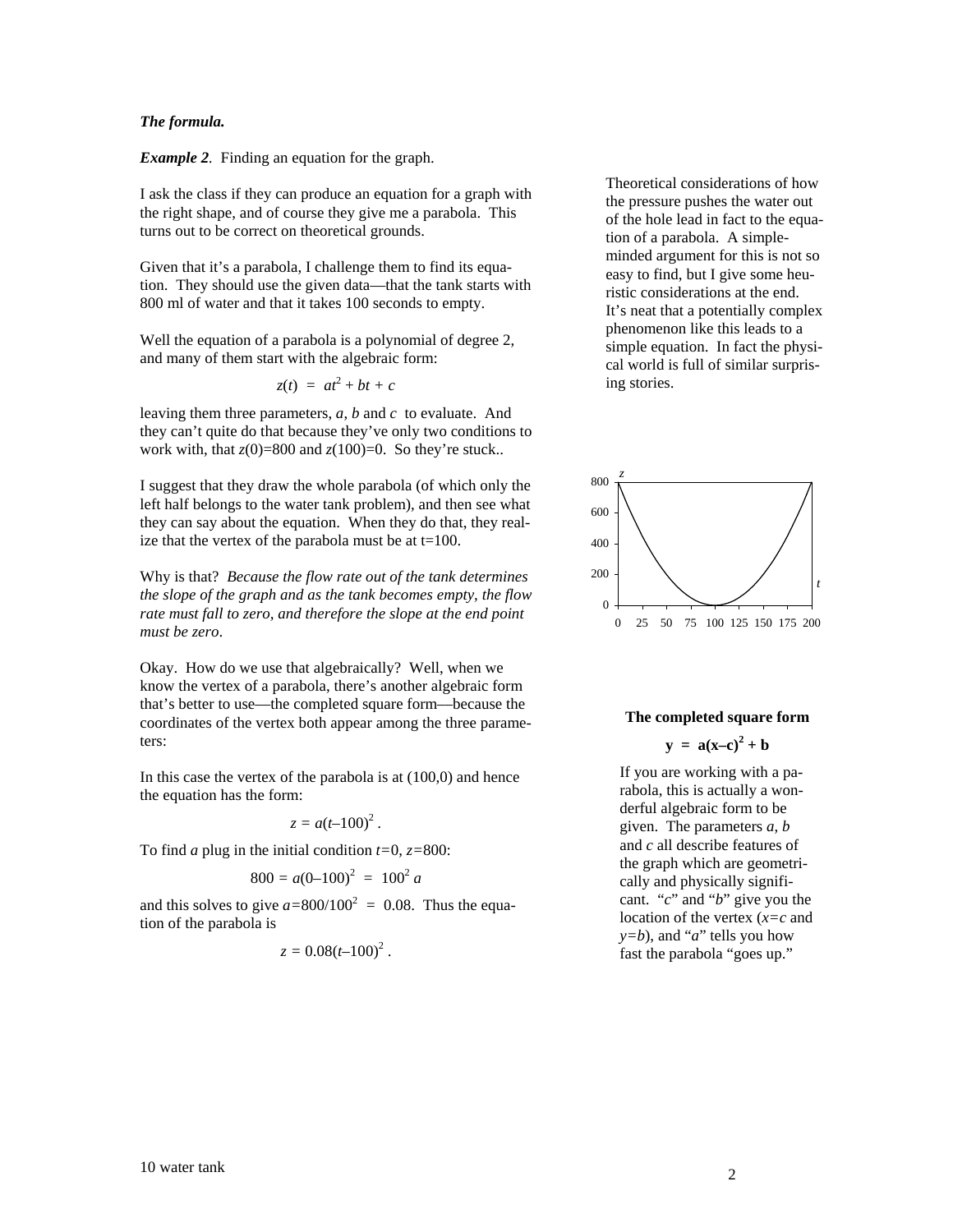## *Experiment.*

It's time to fill up the tank, open the hole, take some careful readings, and see if we can verify the parabola result. What we have to keep track of is the volume *z* in the tank, but for a cylindrical tank, volume is proportional to height, so we used "height above the hole" as our measure of amount. In fact I have drawn horizontal marks at intervals of 10 mm above the hole, all the way from 10 to 130 and then I have the students record the time that the level arrives at each of the marks.

Now we have to decide whether these points lie on a parabola. They certainly have the right shape, but there are any number of curves around with that shape, so we need some mathematical way of checking it out. What we do know is the "target" shape that we're looking for:

 $z = a(-c)^2$ .

Our job is to see if there are any values of the parameters *a* and *c* for which the curve provides a good fit to our data, and if so, what are the "best-fit" values of these parameters.

I ask the class for suggestions. One idea is that we take the two data points we used in the previous section—the beginning  $(0.130)$  and the end  $(192.0)$ —and then use these to find the values of *a* and *c*, and then maybe we could plot the equation on top of the points and see how good the fit was.

That's an interesting idea, but it only uses the information contained in two of our data points. What if either of those points happened to be off? The point is that there will always be errors of measurement in experimental data, and we need curve fitting techniques that are robust in the sense that they're not going to be seriously compromised by one or two bad points. Indeed, some of our points will be better than others, but it's not clear at first which the "good" ones are, and we need methods which can rise above that.

But the most popular idea is to just *fit a parabola to the data*. Technology has come a long way in 10 years most spreadsheets and hand calculators will allow you to fit a "trendline" of a variety of algebraic forms, not only linear but polynomial of any degree or exponential etc. And the kids know how to use that.

But I want to be able see "with my own eyes" whether these points lie on a parabola, and what my eyes are good at seeing are straight lines. So I want to somehow "transform" the data so it ought to lie in a straight line.

What kind of transformation would do that? Well *z* is quadratic in *t*. What about looking at its square root?

The experiment I record here used a 1-litre pop bottle. I avoid the non-cylindrical part at the top and the bottom by not filling the bottle right to the top, and by punching the hole in the recessed centre of the bottom so that a residue of water sits permanently in the bottom of the bottle.

| height $z$ | time $t(s)$      |
|------------|------------------|
| (mm)       |                  |
| 130        | $\boldsymbol{0}$ |
| 120        | 7                |
| 110        | 15               |
| 100        | 24               |
| 90         | 33               |
| 80         | 43               |
| 70         | 53               |
| 60         | 64               |
| 50         | 76               |
| 40         | 90               |
| 30         | 105              |
| 20         | 125              |
| 10         | 149              |
| 0          | 192              |

*Careful with the end points.*  Interestingly enough, the end point  $t=192$ ,  $z=0$ , is apt to be even more prone to error than the others. When the flow is very weak, effects like surface tension, which our theoretical model does not account for, can become significant, and cause the flow to stop prematurely.

In fact, read on!

*The elementary approach.*  This is of course what we would have done when I was at school. It's unsophisticated, but there's a lot of good learning in it. In transforming the data to a linear form, what we are doing is what all those sophisticated spreadsheets are doing behind the scenes.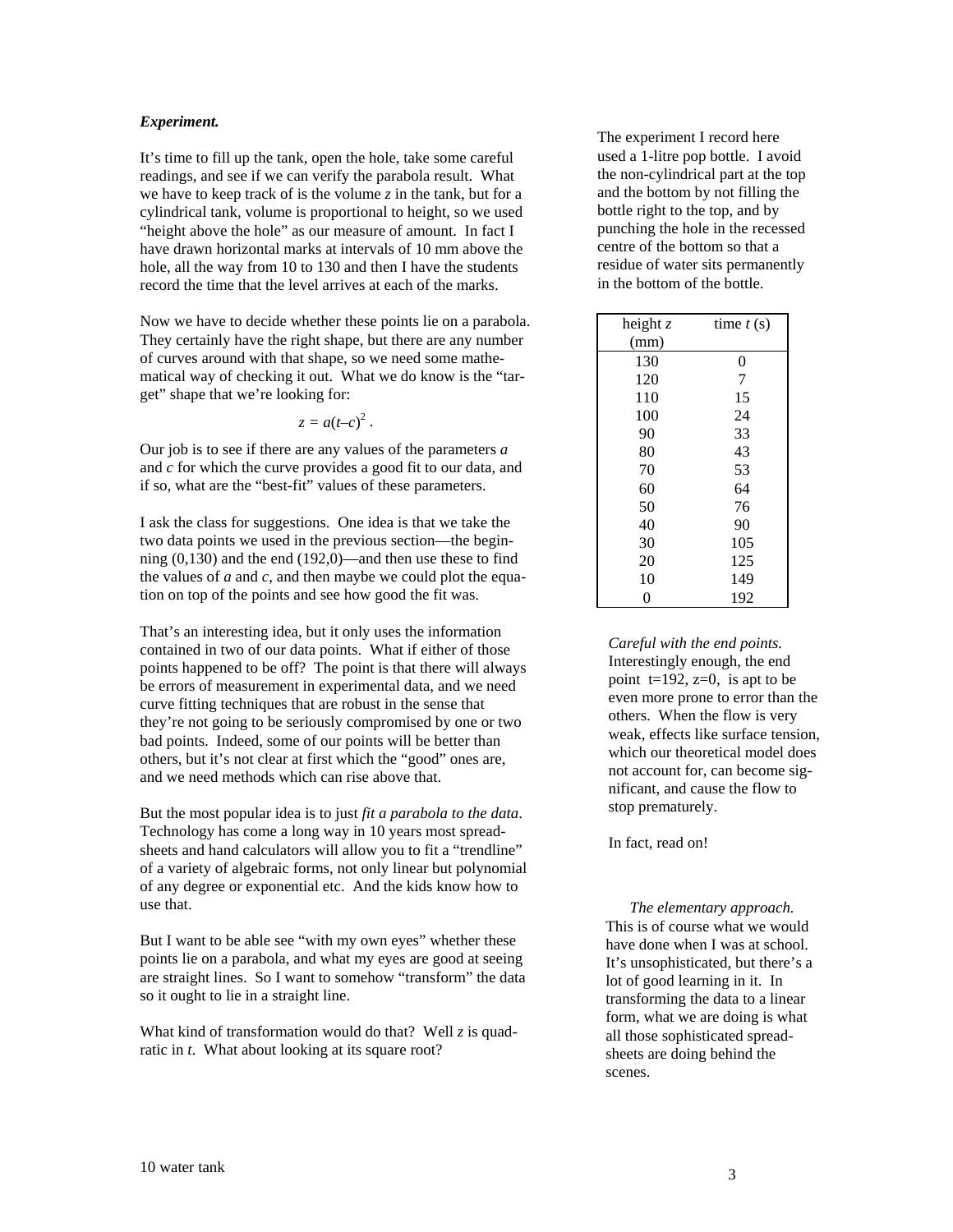## *Transforming the data.*

The "target" equation

$$
z = a(t-c)^2
$$

is quadratic in *t*. But we can get rid of the square by taking square roots of both sides:

$$
z^{1/2} = \pm a^{1/2} (t-c).
$$

It's important to remember the plus and minus signs, because it's not at first clear which of the two we want. Let's think about this. There are only certain times that are relevant and those are the times between 0 and *c.* If we look at the sign of both sides for these times, we see that everything's positive except the (*t–c*), *which is negative*. So to make both sides positive in that interval, we need to choose the minus sign:

$$
z^{1/2} = -a^{1/2} (t-c).
$$

Actually it would read better if we turned the (*t–c*) term around to read (*c–t*) and then that term would be positive for the relevant *t*-values:

$$
z^{1/2} = a^{1/2} (c-t).
$$

Now all three terms are positive for the relevant values of *t*.

So where have we got to? Do we have a straight line yet or not? Well the expression is now linear in  $t$ , but not in  $z$ —we don't have the square anymore, but we have a square root instead.

However, the expression is linear in  $z^{1/2}$ . Is that any use? Yes it is. That tells us that *if we were to tabulate the values of the square root of z, and plot those against t, we should get a straight line*. Well, well.

And we do! There's a real sense of pleasure and excitement in watching that straight line of points emerge. That's the "proof" we were looking for that the original data points lie along a parabola.

Now we can ask for a linear trend line. We get the equation.

$$
z^{1/2}=11.415-0.0573t.
$$

A student remarks that the last data point is below the line and farther from it than any other. It would appear that our experiment ended (i.e. the flow stopped) a few seconds before it "should" have. Does that make any sense?

I throw this question out and get a good discussion. This is a graphic illustration of the surface tension effect, the low pressure at the end being insufficient to overcome the viscosity. So that in fact a small amount of water remained above the hole at the end.

This is the first tiny opening of a window onto a sophisticated and powerful idea.

We are changing variable. The new variable,  $z^{1/2}$ , is much "friendlier" for our purposes because if z has the target algebraic form, then the  $z^{1/2}$ -data will be linear.

| t   | Ζ   | $Z^{1/2}$ |
|-----|-----|-----------|
| 0   | 130 | 11.4      |
| 7   | 120 | 11.0      |
| 15  | 110 | 10.5      |
| 24  | 100 | 10.0      |
| 33  | 90  | 9.5       |
| 43  | 80  | 8.9       |
| 53  | 70  | 8.4       |
| 64  | 60  | 7.7       |
| 76  | 50  | 7.1       |
| 90  | 40  | 6.3       |
| 105 | 30  | 5.5       |
| 125 | 20  | 4.5       |
| 149 | 10  | 3.2       |
| 192 | N   | በ         |

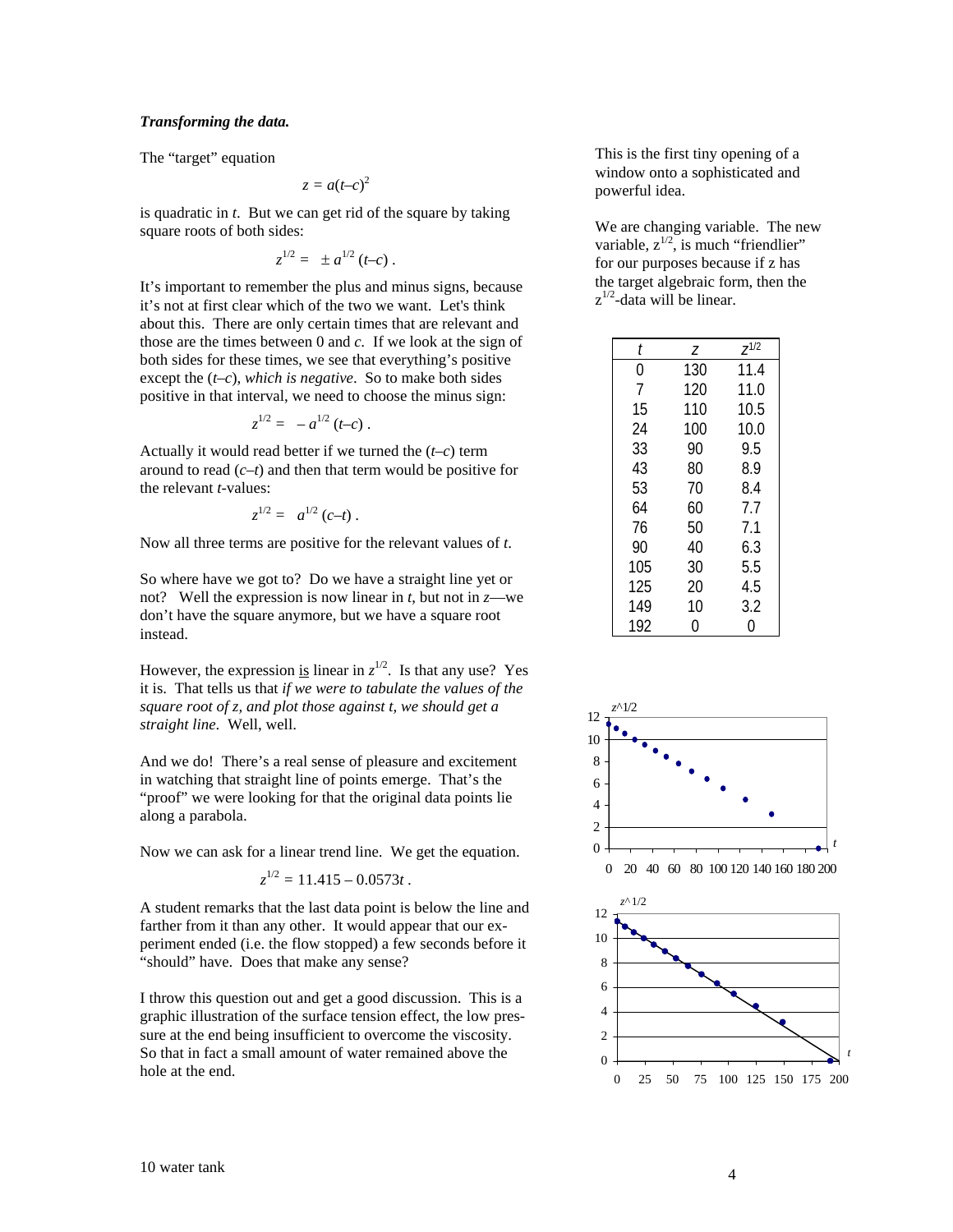## *Analysis*

So what do you think of the line? Is everything okay?

Most students seem happy enough. But one or two are uneasy. The points between *t*=100 and *t*=150 are all above the line. The problem is clearly caused by the last point. Being so "low" it has pulled the line down at the end. *It would be better if it weren't there!*

Quite so. Indeed we've already identified that last point as anomalous, and we even know the reason––viscosity effects. So we have a good reason to simply exclude it from the data set.

Let's do it. So we order up another trend-line using only the first 13 points:

$$
z^{1/2} = 11.321 - 0.0552t
$$

and indeed it has a slightly flatter slope. And it gives a much better fit. So this is the line we will use.

What we can do now is "untransform" this equation back into an equation for *z.* Square both sides:

$$
z = (11.321 - 0.0552t)^2.
$$

There it is. Actually, the form we prefer it to be in is the above form  $z = a(t-c)^2$  because then the time *c* to empty is one of the parameters. How do we put it in that form? Well we want *t* to have coefficient 1, so we take the coefficient of *t* outside the bracket.

$$
z = \left[0.0552 \left(\frac{11.321}{0.0552} - t\right)\right]^2
$$

$$
= (0.0552)^2 \left(\frac{11.321}{0.0552} - t\right)^2
$$

$$
z = (0.0552)^2 (205 - t)^2.
$$

According to the equation as it is now written, the "theoretical" time that the tank should've been empty (if there had been no surface tension effects) is *t=*205. This is the point where the regression line meets the *t-*axis (just off the right end of the diagram). It appears that the flow stopped 13 seconds early. Evidently there was some water at the end that the viscosity trapped inside.

Also by setting *t*=0 we find that the starting water level is

$$
z_0 = (0.0552)^2 (205) = 128 \text{ mm}.
$$

That's to the  $z_0 = 130$  that we aimed for. Maybe we were a tad short at the beginning. Or maybe not…



This completes the "proof" that the z-points lie in a parabola. The  $z^{1/2}$ data was a straight line, and by squaring the equation of that line, we get a parabola.

Most of my students have trouble with these manipulations—more trouble than I would like to think they would have. I feel that it's not so much that they don't know how to do the steps, as they have not learned that great care is needed with such calculations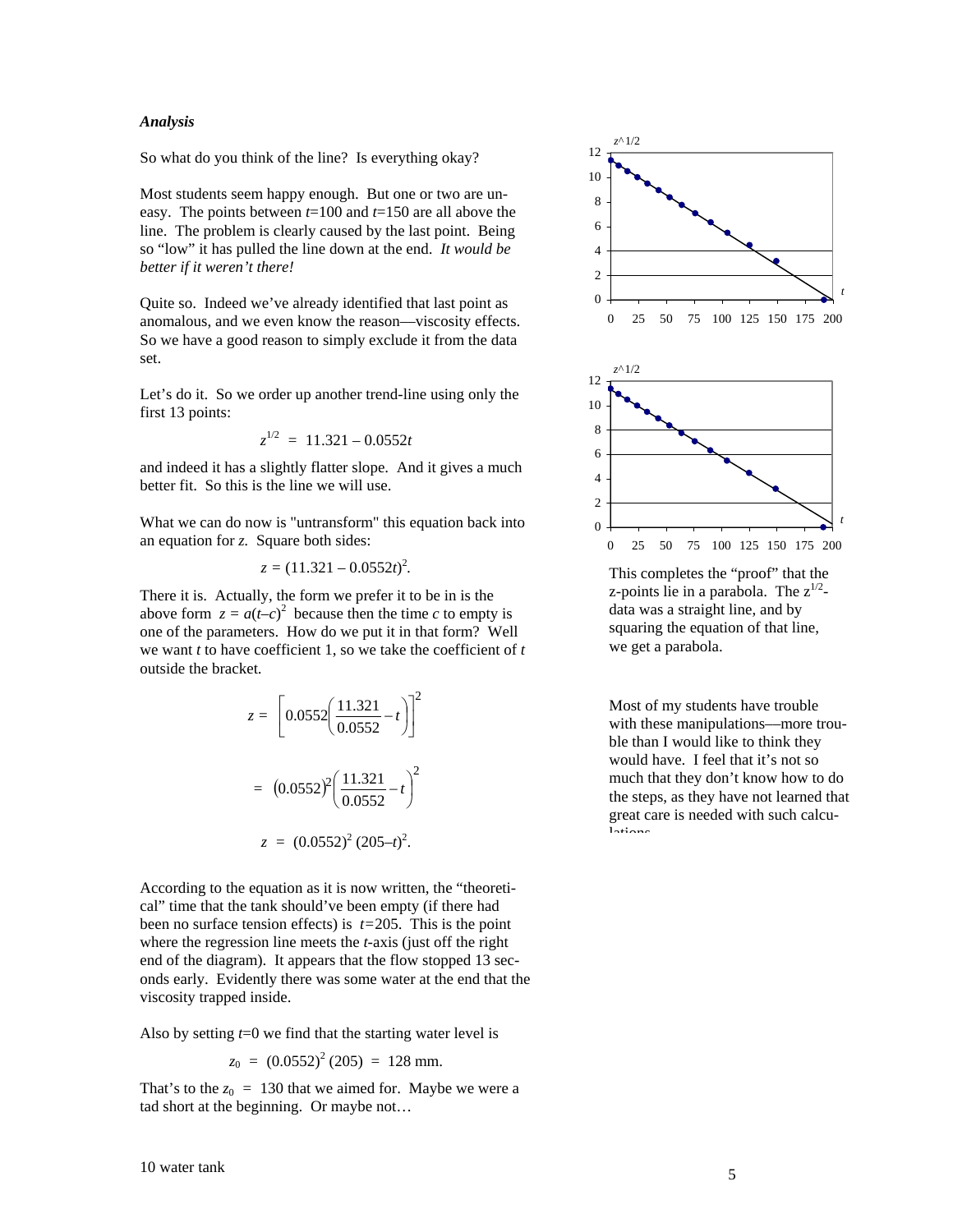#### **Problems.**

1. A parabola has vertex at  $x=4$ ,  $y=2$ . It intersects the *y*-axis at  $y=34$ . Make a sketch of its graph and find its equation.

2. At *t=*0 (minutes) a tank holds 1000 L of water. Over the next 5 minutes a total of 500 L is pumped out of the tank at a variable rate so that at *t=*5 the tank holds only 500 L. The equation of the amount *z* (litres) in the tank at time *t* (minutes) has the form

$$
z = a(5-t)^3 + b.
$$

Find the parameters *a* and *b*.

3. A tank contains has 200 litres of water. Suppose we pump the water out of the tank at the constant rate of 20 L/min. Draw the graph of the amount *z* in the tank against time *t* over the 10-minute period until the tank is empty and find the equation of this line. Take the time origin *t=*0 to be the moment at which the pump begins to operate.

4. A cylindrical tank starts with 800 litres of water. Suppose we pump water out of the tank for 10 minutes at the constant rate of 20 L/min and then for another 10 minutes at the constant rate of 40 L/min.

(a) How much water will there be in the tank at the end of the 20-minute period?

(b) Draw the graph of the amount *z* in the tank against time *t* over the 20-minute period.

(c) Find the equation of the line segments.

(d) At what time is the tank half full (i.e. 400 litres)? Illustrate this on a copy of your graph.

5. A cylindrical tank has 900 litres of water. At *t=*0 (minutes) a hole punched at the base, and water pours out. It takes exactly 60 minutes for the tank to empty. Use the fact that the *z-t* graph is a parabola to answer the following questions.

- (a) Find a formula for *z* as a function of *t.*
- (b) How much water is in the tank at *t=*30 minutes?
- (c) At what time are there 400 L in the tank?
- (d) When is the tank half-full?

6. At the right is a copy of the parabola that results from Example 1 of this section. Suppose the water which runs out of the hole is directed into a bucket which starts empty. Draw the graph of the amount of water in the bucket as a function of time *t*. What is the geometric relationship between the curve that you have drawn and the graph at the right? Be as precise as you can. Illustrate by including both curves in the same diagram.



7. In Example 1 we preferred to work with an equation of the form  $z = a(c-t)^{1/2}$  because the parameter *c* has a nice physical interpretation as the time for the tank to empty. But what about the parameter *a*? Well there isn't a nice interpretation for it, but there is another physically significant parameter, and that's the starting height of the water, call it *h*. Here's the question: find a form of the general equation which uses these two nice parameters *c* and *h*, instead of *a* and *c*. [And that's actually the "natural" form to work with.]

8. A tank with a hole in the base is empty. Starting at time *t=*0, water is run into the tank at a constant rate. After a reasonable time has passed, the water level in the tank seems to be constant at depth 100 mm. Draw the graph of the water level in the tank as a function of time for *t*≥0.